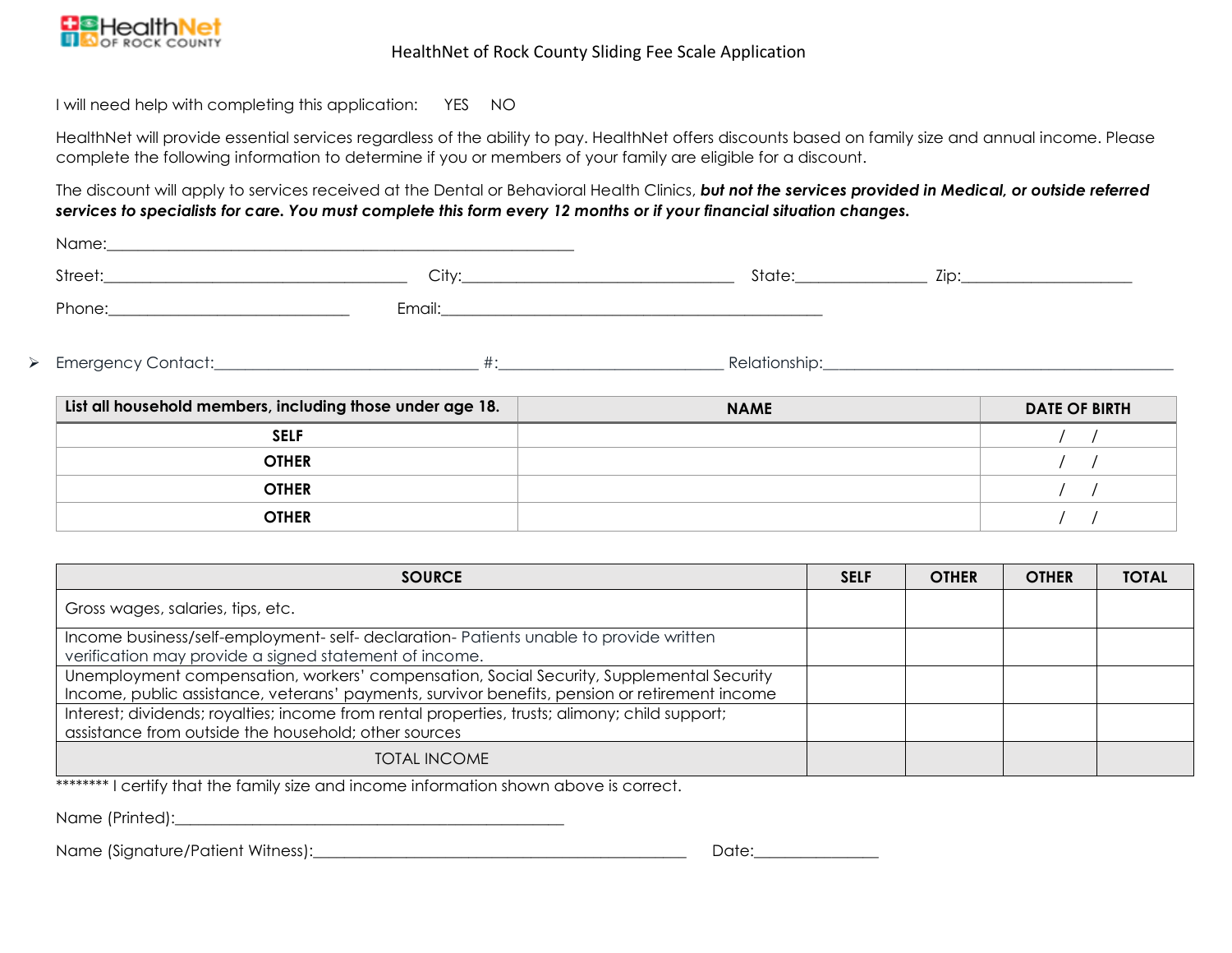

## HealthNet of Rock County Sliding Fee Scale Application **HRSA Sliding Fee (SF) Discount Schedule**

### **Based on 2022 Federal Poverty Guidelines www.home.mycoverageplan.com**

|                                                                                   | <b>ANNUAL INCOME</b>                   |                       |                                                       |                       |                       |                       |  |  |  |
|-----------------------------------------------------------------------------------|----------------------------------------|-----------------------|-------------------------------------------------------|-----------------------|-----------------------|-----------------------|--|--|--|
| <b>POVERTY</b>                                                                    | At or Below 100%                       | 101-125%              | 134-150%                                              | 151-175%              | 176-200%              | 201-250%              |  |  |  |
| <b>LEVEL</b>                                                                      | (Nominal \$10                          | <b>(SF Flat Rate)</b> | <b>(SF Flat Rate)</b>                                 | <b>(SF Flat Rate)</b> | <b>(SF Flat Rate)</b> | <b>(SF Flat Rate)</b> |  |  |  |
|                                                                                   | suggested)                             | <b>Below</b> )        | <b>Below</b> )                                        | <b>Below</b> )        | <b>Below</b> )        | <b>Below</b> )        |  |  |  |
| <b>FAMILY SIZE</b>                                                                | <b>Category A</b>                      | <b>Category B</b>     | <b>Category C</b>                                     | <b>Category D</b>     | <b>Category E</b>     | <b>Category F</b>     |  |  |  |
|                                                                                   | \$0<br>\$13,590<br>$\omega_{\rm{eff}}$ | $$13,591 - $16,988$   | $$18,076 - $20,385$                                   | $$20,386 - $23,783$   | $$23,784 - $27,180$   | $$27,181 - $33,975$   |  |  |  |
| $\overline{2}$                                                                    | \$0<br>\$18,310                        | $$18,311 - $22,888$   | $$24,353 - $27,465$                                   | $$27,466 - $32,043$   | $$32,044 - $36,620$   | $$36,621 - $45,775$   |  |  |  |
| $\mathbf{3}$                                                                      | \$0<br>\$23,030<br>$\sim$              | $$23,031 - $28,788$   | $$30,631 - $34,545$                                   | $$34,546 - $40,303$   | $$40,304 - $46,060$   | $$46,061 - $57,575$   |  |  |  |
| 4                                                                                 | \$0<br>\$27,750<br>$\omega_{\rm{eff}}$ | $$27,751 - $34,688$   | $$36,909 - $41,625$                                   | \$41,626 - \$48,563   | $$48,564 - $55,500$   | $$55,501 - $69,375$   |  |  |  |
| 5 <sup>5</sup>                                                                    | \$0<br>\$32,470<br>$\omega_{\rm{max}}$ | $$32,471 - $40,588$   | $$43,186 - $48,705$                                   | \$48,706 - \$56,823   | $$56,824 - $64,940$   | $$64,941 - $81,175$   |  |  |  |
| $\boldsymbol{6}$                                                                  | \$0<br>\$37,190                        | $$37,191 - $46,488$   | $$49,464 - $55,785$                                   | $$55,786 - $65,083$   | $$65,084 - $74,380$   | $$74,381 - $92,975$   |  |  |  |
| $\overline{7}$                                                                    | \$0<br>\$41,910                        | $$41,911 - $52,388$   | $$55,741 - $62,865$                                   | $$62,866 - $73,343$   | \$73,344 - \$83,820   | $$83,821 - $104,775$  |  |  |  |
| 8                                                                                 | \$0<br>\$46,630                        | $$46,631 - $58,288$   | $$62,019 - $69,945$                                   | \$69,946 - \$81,603   | \$81,604 - \$93,260   | $$93,261 - $116,575$  |  |  |  |
| For family units with more than 8 persons, add \$4,720 for each additional member |                                        |                       |                                                       |                       |                       |                       |  |  |  |
|                                                                                   |                                        |                       | <b>BEHAVIORAL HEALTH PRESCRIBER VISIT SLIDING FEE</b> |                       |                       |                       |  |  |  |
| <b>PRESCRIBER \$</b><br>$$10*$                                                    |                                        | \$35                  | \$45                                                  | \$50                  | \$55                  | \$60                  |  |  |  |
| <b>BEHAVIORAL HEALTH THERAPY VISIT SLIDING FEE</b>                                |                                        |                       |                                                       |                       |                       |                       |  |  |  |
| <b>THERAPY \$</b>                                                                 | $$10*$<br>\$30<br>\$40<br>\$50<br>\$50 |                       | \$50                                                  |                       |                       |                       |  |  |  |
| <b>DENTAL PREVENTIVE CARE VISIT SLIDING FEE</b>                                   |                                        |                       |                                                       |                       |                       |                       |  |  |  |
| <b>PREVENTIVE S</b><br>$$10*$                                                     |                                        | \$30                  | \$35                                                  | \$35                  | \$40                  | \$40                  |  |  |  |
| <b>DENTAL RESTORATIVE/EMERGENCY VISIT SLIDING FEE</b>                             |                                        |                       |                                                       |                       |                       |                       |  |  |  |
| <b>RESTORATIVE</b><br>\$                                                          | $$10*$                                 | \$30                  | \$40                                                  | \$50                  | \$50                  | \$50                  |  |  |  |

\*For individuals at or below 100 % of the FPL, it is strongly encouraged that staff facilitates applications for BadgerCare or ask patient to pay a \$10 nominal fee. However, if neither can happen before time of service, a patient will not be denied services.